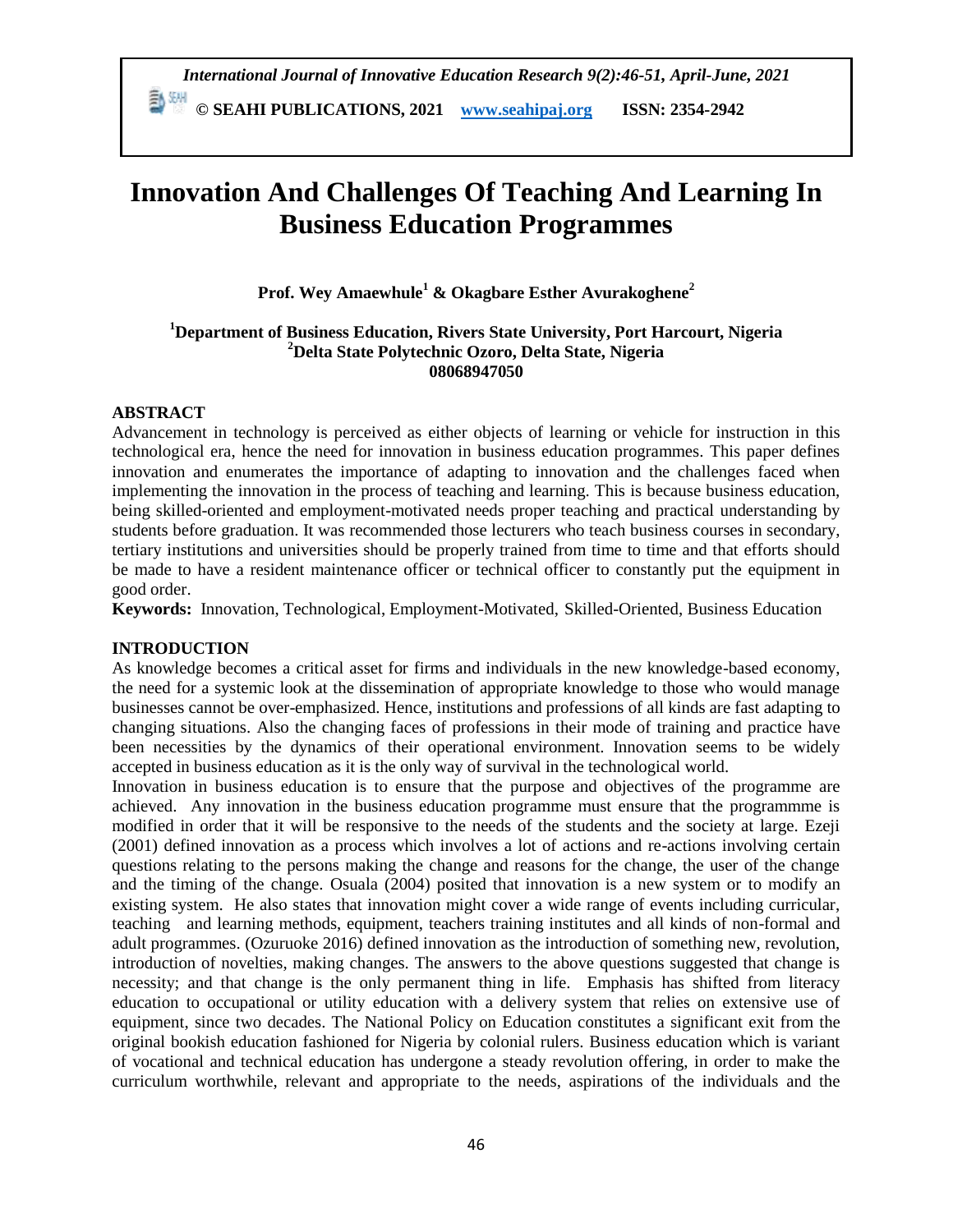society at large. This paper is designed to examine the concepts of business education innovation and the challenges faced in adapting to the innovations.

#### **Business Education Programmes**

Business education is a career development and specialized programme in which its innovation must a business ensure that the programme is modified to suit the society. Business education is defined according to (Popham, 1975) as education which prepares students for entry into and advancement in jobs within business and preparing them to handle their own business affairs and function intelligently as consumers and citizens in a business economy. Aina (1996) defines business education as the sum total of the knowledge, skill and attitude that are required for the successful promotion and administering of a business enterprise. This means that the goal of business education is the production of manpower that will processes the requisite knowledge, skills and attitude for harnessing other resources and bringing them into co-operative relationship, yielding the goods and services demanded by society, for satisfaction of their want and needs. Tonne opined that business education is a type of training which helps in achieving all business ideas and render more efficient service and advance their present level. In education for business, business education is vocational for all majors which for education about business, is general education for all.

#### **Creativity and Innovation**

In today's world, it is more important than ever to be creative and innovative. That means thinking in new ways and being open to completely different ways of seeing the world. It is important to discuss innovation along with creativity. Just as individuals differ in their ability to translate their creative talents into results, organization differ in their ability to translate the talents of their members into new products, processes, or service. To enable their organizations to use creativity most effectively, managers need to be aware of this process of innovation in organization and to take steps to encourage this process. Creative in organization involves three steps: idea generation, problem solving or idea development, and implementation (Stoner, Freeman and Gilbert,).

#### **Innovation**

A number of countries across the globe are achieving sustainable breakthroughs due to their commitment to implementation of functional education. These landmark achievements have consequently made their youths to lead a useful, productive and satisfying life. The productive capacities of youths in terms of creative ideas and innovative behaviors have been the key of their economic transformation. This implies that creative ideas and innovative abilities are the lynchpin upon which the sustainable development of countries across the globe is built (Edokpolor & Muritala 2015). Creativity according to Certo and Certo (2006) is the ability to generate original ideas or new perspectives existing ideas. Innovation on the other hand is the process of taking a creative idea and turning it into a useful product, service, or work method. When new ideas are implemented into the organization, innovation takes place. Innovation is the process of applying new idea to the implementation of organizational processes, products or services. Two types of innovation identified by Lussier (1997) are – product innovation which is new things and process innovation which is new way of doing things.

On the other hand, Innovation is the introduction of something new, revaluation, introduction of novelties, making of changes. Innovation is a significant effort for the creation of a new system or to modify an existing system. In education, innovation covers a wide range of events including curriculum, teaching and learning methods, equipment, teachers, training institutes and all kinds of non-formal and adult programmes. Innovation is a process which involves a lot of actions and re-actions. It also involved certain questions that are related to the user of the change and timing of the change, because change is a necessity. The only permanent thing in life is change.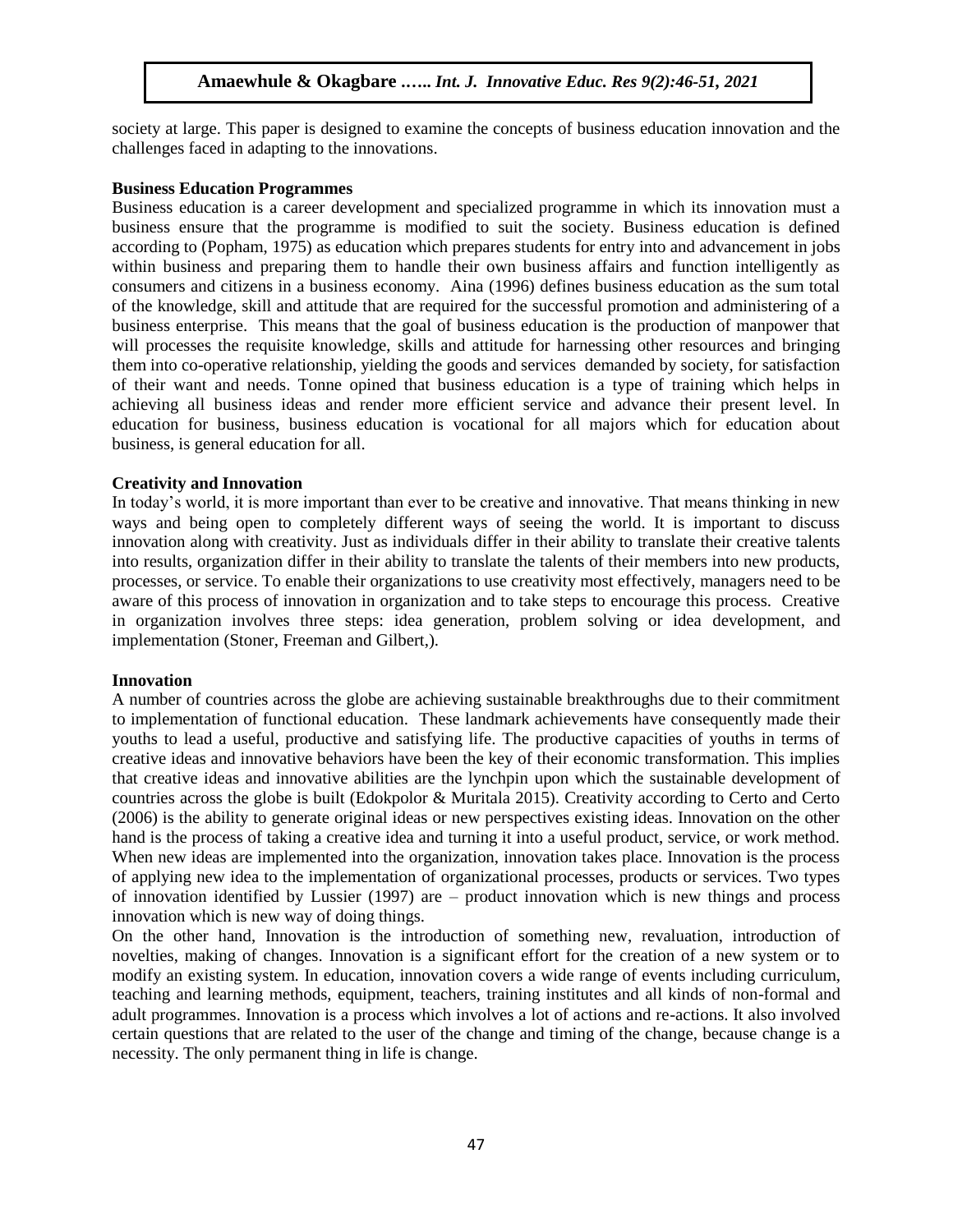#### **Innovation in Business Education**

Business education programmes must be reviewed from time to time to meet the changing needs of the individual and the society at large. The rate of development of a nation depends on the quality of skills of its labour force. The products of school constitute very critical inputs in production in quest for economic and national development. In the  $20<sup>th</sup>$  century, new ways of doing things evolved. The methods of processing information changed with the advent of information technology (IT). It was discovered that business education will not achieve any relevance if students are trained for the office of the 70ths. Therefore to achieve its relevance in today's world of work, it must move with tide. In other to have a smooth transition from the classroom to the world of work, students must be taught with up-to-date equipment and they must be furnished with current information. This business education is out to do, hence the innovation in business education programmes.

#### **The need for innovation in business education**

The Nigeria philosophy of education stressed on the need for functional education to be emphasized The promotion of a sustainable progressive united Nigeria (Federal Republic of Nigeria, FRN). To this end, Ozuruke (2016) stated that school programmes especially business education need to be relevant, comprehensive and practically oriented while interest and ability should determine the students individual direction in education pursuit all through Nigeria nations. The new policy had serious influence on the development of business education which is an umbrella programme that encapsulates business education which is tailored towards inculcating into students positive attitudes towards career and business choice in the business world, with many innovations and changes that attract challenges. These changes lads to challenges in teaching/learning of the programme, because of the need to make adequate provisions at this level for graduate who may opt for career in business office environment. There is therefore the need for business education teachers/lecturers to develop competencies in the use of new office technology both at secondary and tertiary levels of education system. Uma (2016) opined that, today the ability to innovate has become a core and sought after in business competency. In spite of challenges faced in adapting to innovation in business education, innovation is an ideal concept that deserves special attention in all business education courses. This is because innovation is cross-functional that requires understanding and integration of key concepts from different business functions into a cohesive whole. This ability to think holistically is the foundation of all business education programmes which challenges students to integrate complex concepts from multiple business functions and to execute transformational ideas by graduates of business education programme.

In the light of the present technological era, the business education programme needs innovation; and this leads to challenges in the teaching and learning because it leaves much to be desired in meeting up with the present computer-networking age (Ezeji 2001).

## **How to be innovative**

It is one thing to understand innovation as a concept and its importance. It is another to be innovative. How can we now teach students to become innovative, to recognize untapped opportunities and the successfully execute innovation ideas; (Uma 2016). In spite of these challenges that are faced in teaching and learning of business education courses, innovation is still an ideal concept that deceives special attention in all strategic management courses. This is because innovation is cross-functional and requires understanding and integrating key concepts from different business functions into a cohesive whole. The ability to think holistically is the foundation of business education programme, which challenges students to integrate complex concepts from multiple business functions and to execute transformational ideas by building meaningful system, structures, processes and principles.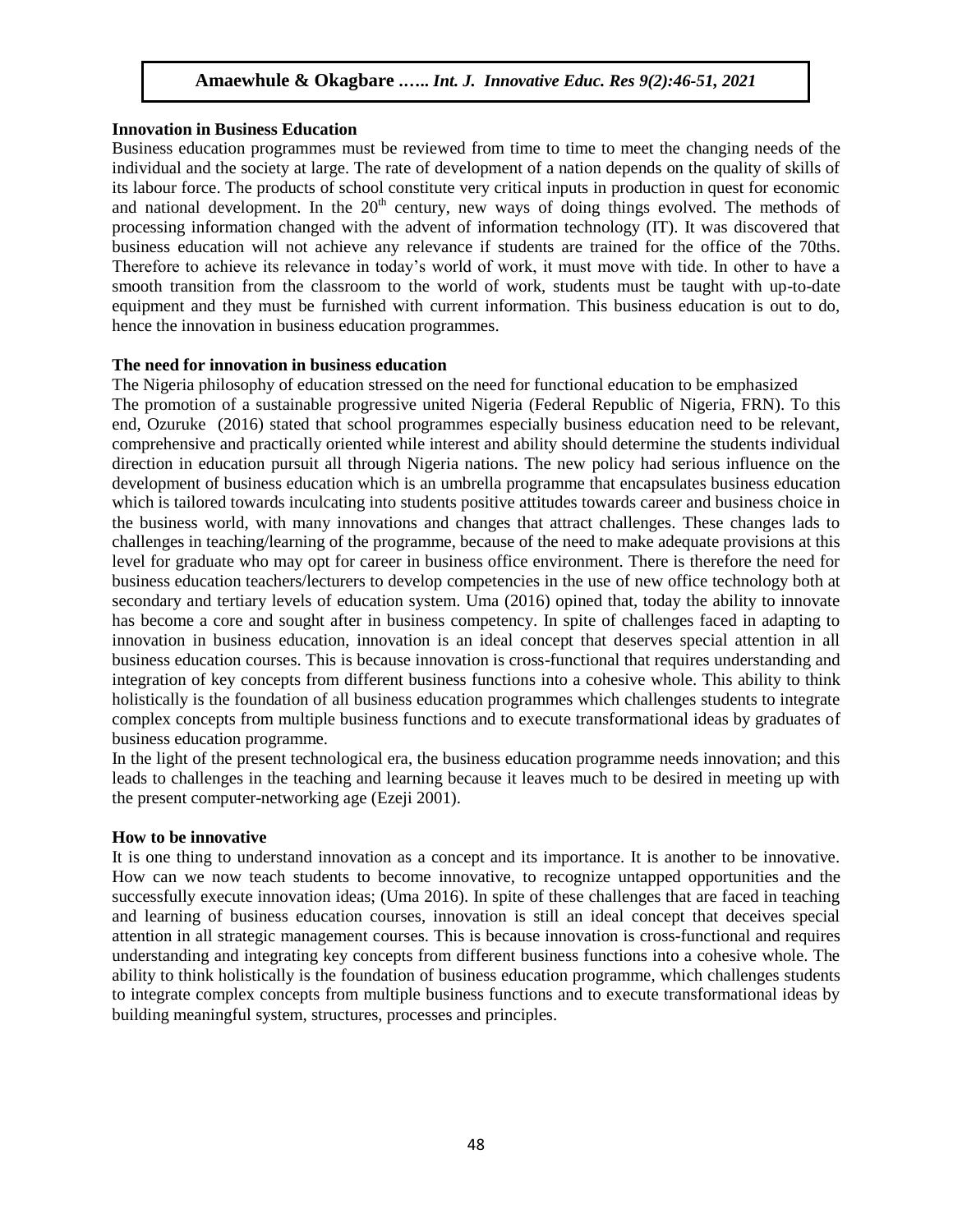#### **Challenges of teaching and learning in business education**

Anyone that has gone through formal schooling must be familiar with the term "**Teaching**". According to Clark and Starr (1970:4), teaching is an attempt to help people acquire some skills, attitude, knowledge, ideas or appreciation. Clark (1995) sees teaching as the interaction between a teacher and students under the teacher's responsibility in order to bring about the expected change in the student's behavior. Different authors defined Learning and teaching in different ways while learning is defined as the acquisition of new information, knowledge, skills or dispositions through study, instruction or practice. Awotua-Efebo (2007) defined learning as active process that leads to a change within individual die to acquisition of skills, knowledge and/or attitudes. The effort to improve the teaching / learning process is a continuous one. It is this effort that leads to the various innovations in the teaching/learning process (Ughamadu & Okoye 1998). The purpose of innovation in the teaching and learning process in business education programmes is to promote learning in students when appropriately utilized and to discover student's talents and potentials, and probably know the area to develop. Technology in business education is mainly manifested in the use of various types of machines and equipment in different business occupations. This however brought about innovation in business education programmes. The business teacher sees technology as something new that need to be learnt, object of instruction, the functions and operations which should mastered and explained to the students.

#### **Challenges of innovation in Business Education**

Challenges are what are interesting and encourages a person to try hard. They are what make life interesting, and overcoming them is what makes life meaningful. A lot of innovations have been introduced into the nation's education system over the past two decades by successive governments; for example the, introduction of 6:3:3:4 system of education. According to (Gbamanja 1977) who state that this system of education is a failure from the government, educational administration and the general public. Incidentally these efforts have failed to produce the desired result due to poor implementation. In most cases these innovations exist only in blue print and are never implemented.

Another area which is closely linked with poor implementation is the cost of education. It should not be left for government alone because it is expensive. But, commitment and participation is lacking in our business education programme, all concerned, the labor unions, commerce and industry, local communities and anyone else, and even the government that initiates the programme should be fully involved. In addition to this problem is the issue of corruption. Anytime a new programme is introduced, Nigerians who are assigned to pursue its implementation turns it into money sharing exercise. If they are told to supply equipment, they will rather supply refurbished ones than go for new and qualitative ones, take example of 6:3:3:4 that was proposed and initiated by the government (Gbamanga (1977). Innovation is all about technologies added to the old ways of doing anything, especially carrying out office work.

#### **Technology in business education**

Technology refers to the systematic application of scientific or other organized knowledge to practical tasks. It is the scientific use of energy and materials to create products required by society. It is the tools of our work and could be defined in the very narrow sense of machine. Technology in business mainly manifested in the use of various types of machines and equipment in different business occupations. The business educator sees technology in business as an object of instruction, the functions and operations of which should be mastered and explained to the students. The students learn to operate the machines, and to understand its workings and uses. The obvious manifestation of technology is in the use of machines. This is where the challenges of teaching and learning in innovations come to play.

Another area of challenge is teaching of the courses in business education after innovation. The lecturers who teach these courses are not trained on the use of the machines and equipment, instead selection is based on godfathers and who you know. Even the ETF training, instead of selecting lecturers, administrative staffs are selected to attend; knowing very well that most of the lecturers were not trained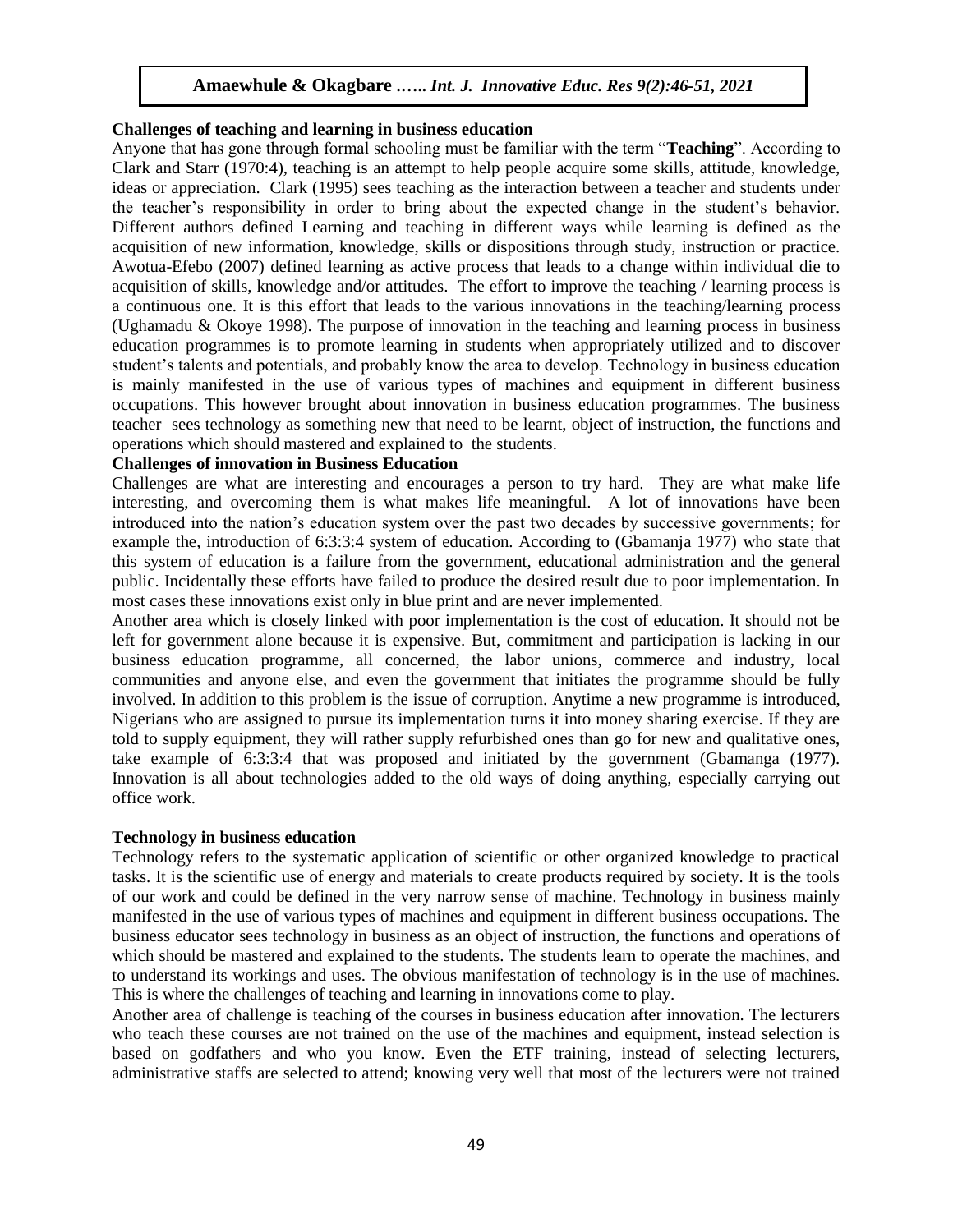with this modern equipment as at the time they were in school, hence innovation affects teaching and learning.

Electricity is another area of challenge to innovation in business education. The name of the progemme is changed from secretarial studies to business education in the universities and colleges of education and office technology and management in the polytechnics due to the advent of technologies in the offices. Almost all offices are mechanized, and work done by computers and other technological gadget. These technologies require constant electricity and power supply. But in our environment, electricity is a major problem. How then can we implement or adapt to the innovation in teaching and learning? Teaching and learning environment is one of the challenges of innovation. One basic requirement of education is that teaching/learning environment should be a replica of the working environment. This is why model offices, office practice, language and computer laboratories are indispensable for business education/office technology and management department. Nanassey (1977) stated that adequate equipment is a necessity for an effective business education programme.

Maintenance is one of the challenges of innovation in business education programmes in Nigeria because, since students and learners ought to be exposed to those machines, the rate of breakdown in bound to be light. Maintenance culture is non-existent in most of these schools. Efforts should be made to have a resident maintenance officers or technical officer to constantly put the equipment in good order. Where this is not possible, it will be necessary to have a retainer ship contract with an organization. This enables repairs to be carried out on equipment and machines regularly. Unfortunately, there are no spare parts since the equipments are new, and repair/service specialists. The consumables may also be very expensive for many institutions.

Challenges of pedagogy also affect innovation; this is because as technology continues to advance, we must learn to use it wisely to motivate, instruct, and change students. One of the problems is the responsibility of having practical knowledge of the new tools or gadgets in the business world, so as to be able to teach the students appropriately, and the other new gadgets or tools specially designed as teaching aid. The second problem is that, there are advances in technology for business as well as for education. The lecturers face the task of mastering these two sets of technologies. With the speed of change in technology, the challenging is enormous.

## **CONCLUSION**

The world is on the lane with technology as both drivers, conductors and co-passengers have adjusted, having fastened their seat belts Nwosu (2003). Oke (2003); stated that it is therefore very obvious that the challenges offered by developments in technology gives us the opportunity to be dynamic and innovative in the delivery of business education programmes. As information and communication technology and globalization change the geography of business, so must business education curriculum adapt to meet with those challenges. More so when the students are to be transited from school to work environments, they need to be technologically trained so as to meet the demand of the office in the discharge of their duties. This is why the challenges of innovation in teaching and learning in business education programmes must be properly looked into to avoid poor performance in the work place after graduation.

## **RECOMMENDATIONS**

- $\triangleright$  Short term training programmes should be organized for trainer in specific skills areas a sort of "training the trainers" programme.
- $\triangleright$  The issue of vocational centres should be looked into as a major innovation in business education.
- $\triangleright$  The cost of education is rising as the days go by, therefore education should not be left in the hands of government alone to manage.
- $\triangleright$  All concerned should be made to participate fully in its funding and management.
- $\triangleright$  Government should enact laws which will compel all concerned to play their roles to ensure the implementation of education policies.